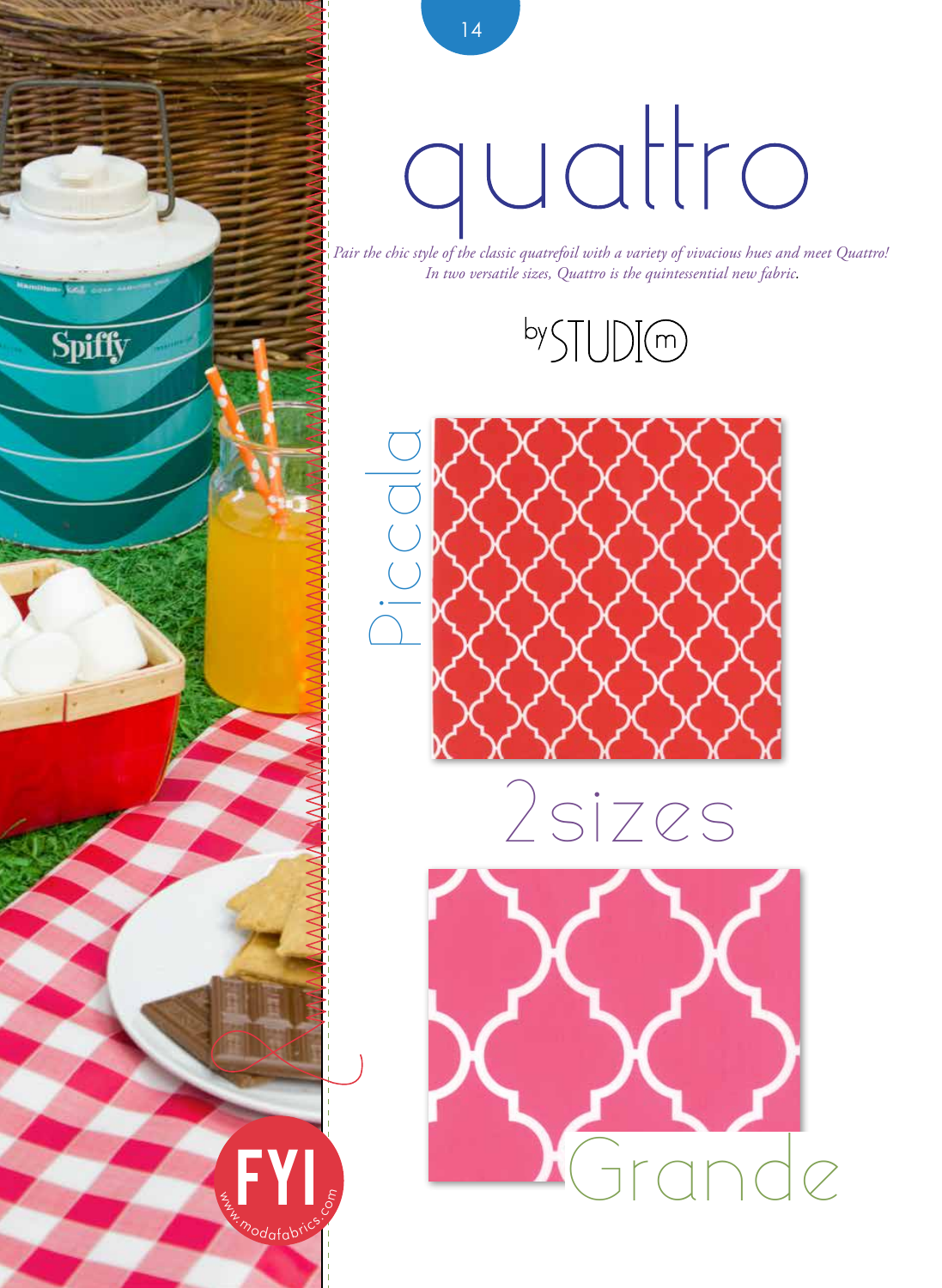### 15 NOVEMBER DELIVERY



qua<sup>tre foil: a symmetrical shape which forms the overall outline of rour partially-overlapping circles of the same diameter.</sup>



 $32985 58$   $\frac{1}{2}$   $\frac{1}{2}$   $\frac{1}{2}$   $\frac{1}{2}$   $\frac{1}{2}$   $\frac{1}{2}$   $\frac{1}{2}$   $\frac{1}{2}$   $\frac{1}{2}$   $\frac{1}{2}$   $\frac{1}{2}$   $\frac{1}{2}$   $\frac{1}{2}$   $\frac{1}{2}$   $\frac{1}{2}$   $\frac{1}{2}$   $\frac{1}{2}$   $\frac{1}{2}$   $\frac{1}{2}$   $\frac{1}{2}$   $\frac{1}{2}$ 

Sand

 $3298532$   $\frac{1}{2}$   $\frac{1}{2}$   $\frac{1}{2}$   $\frac{1}{2}$   $\frac{1}{2}$   $\frac{1}{2}$   $\frac{1}{2}$   $\frac{1}{2}$   $\frac{1}{2}$   $\frac{1}{2}$   $\frac{1}{2}$   $\frac{1}{2}$   $\frac{1}{2}$   $\frac{1}{2}$   $\frac{1}{2}$   $\frac{1}{2}$   $\frac{1}{2}$   $\frac{1}{2}$   $\frac{1}{2}$   $\frac{1}{2}$   $\frac{1}{2}$ 



 $32985 50$   $\frac{1}{2}$   $\frac{1}{52106}$   $\frac{1}{15747}$ 

Dove





 $3298537$   $752106435743$ 

**Nautical Blu** 



 $3298533$   $\frac{1}{2}$   $\frac{1}{2}$   $\frac{1}{2}$   $\frac{1}{2}$   $\frac{1}{2}$   $\frac{1}{2}$   $\frac{1}{2}$   $\frac{1}{2}$   $\frac{1}{2}$   $\frac{1}{2}$   $\frac{1}{2}$   $\frac{1}{2}$   $\frac{1}{2}$   $\frac{1}{2}$   $\frac{1}{2}$   $\frac{1}{2}$   $\frac{1}{2}$   $\frac{1}{2}$   $\frac{1}{2}$   $\frac{1}{2}$   $\frac{1}{2}$ 



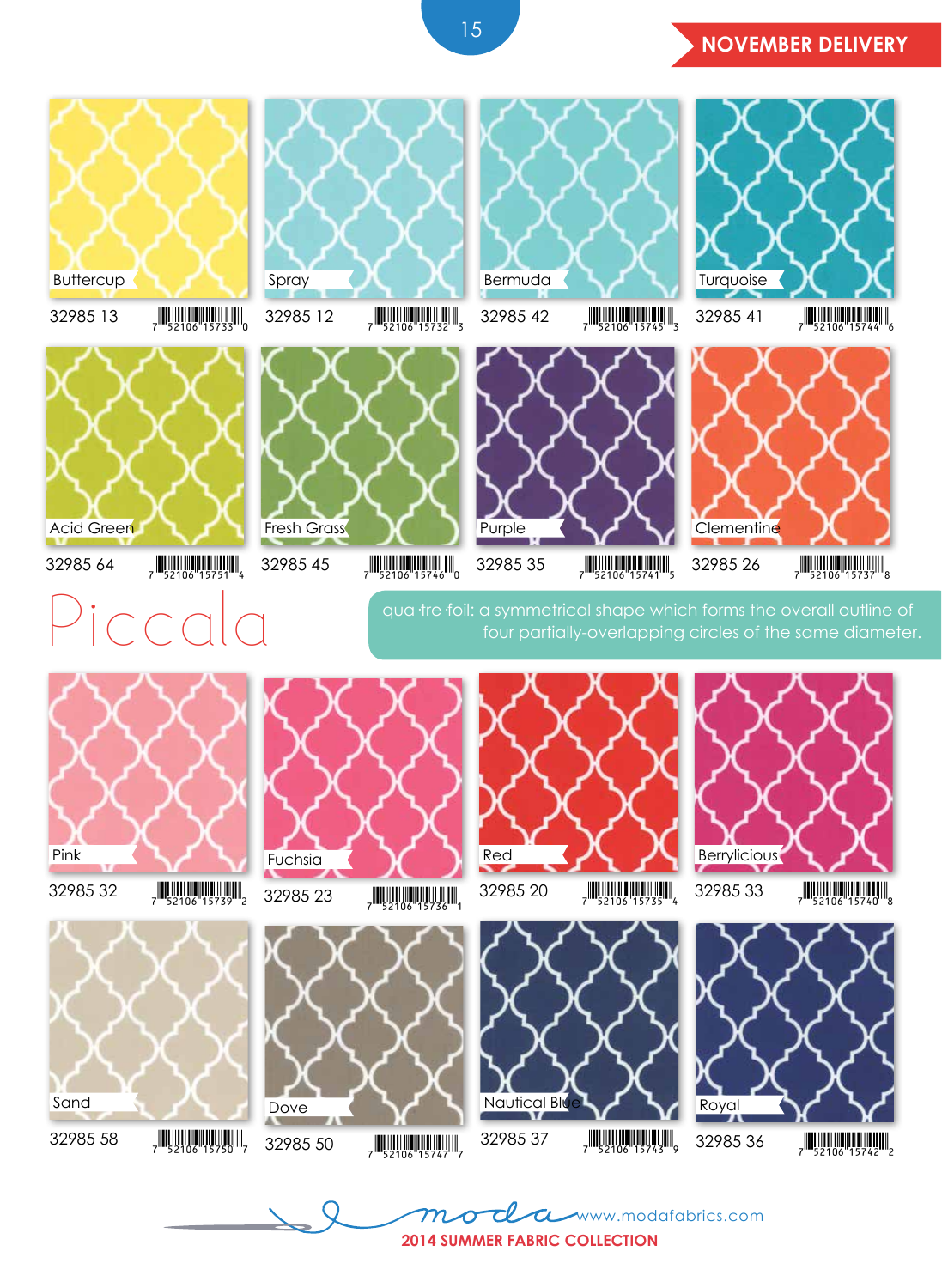## **NOVEMBER DELIVERY**



 $3298554$   $\frac{1}{2}$   $\frac{1}{2}$   $\frac{1}{2}$   $\frac{1}{2}$   $\frac{1}{2}$   $\frac{1}{2}$   $\frac{1}{2}$   $\frac{1}{2}$   $\frac{1}{2}$   $\frac{1}{2}$   $\frac{1}{2}$   $\frac{1}{2}$   $\frac{1}{2}$   $\frac{1}{2}$   $\frac{1}{2}$   $\frac{1}{2}$   $\frac{1}{2}$   $\frac{1}{2}$   $\frac{1}{2}$   $\frac{1}{2}$   $\frac{1}{2}$ 







 $3298552$   $\frac{1}{7}$   $\frac{1}{52106}$   $\frac{1}{15748}$ 

32985 29  $\frac{1}{7}$   $\frac{1}{52106}$  15738

# Grande



 $32986$  13  $\frac{1}{7}$   $\frac{1}{52106}$   $\frac{1}{15754}$   $\frac{1}{5}$ 







 $32986 64$   $\frac{1}{2}$   $\frac{1}{52106}$   $\frac{1}{15771}$ Acid Green









**2014 Summer Fabric collection** www.modafabrics.com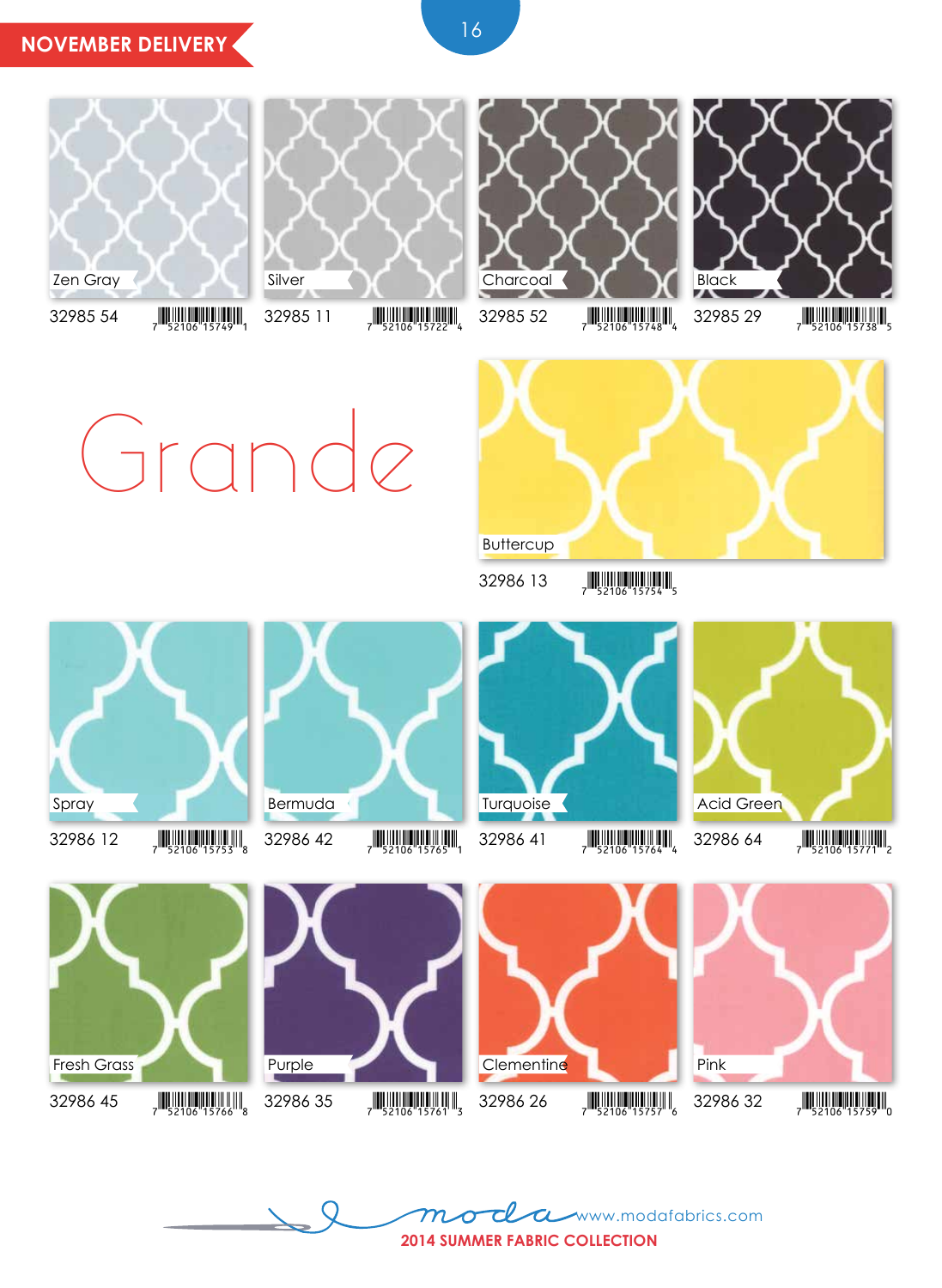

 $3298652$   $\frac{1}{7}$   $\frac{1}{52106}$   $\frac{1}{15768}$   $\frac{1}{2}$ 

 $32986 29$   $\frac{1}{7}$   $\frac{1}{52106}$   $\frac{1}{15758}$   $\frac{1}{3}$ 

**2014 Summer Fabric collection** www.modafabrics.com

**<sup>9</sup>90<sup>0</sup> <sup>9</sup>9**/ <sup>B</sup>lac<sup>k</sup>